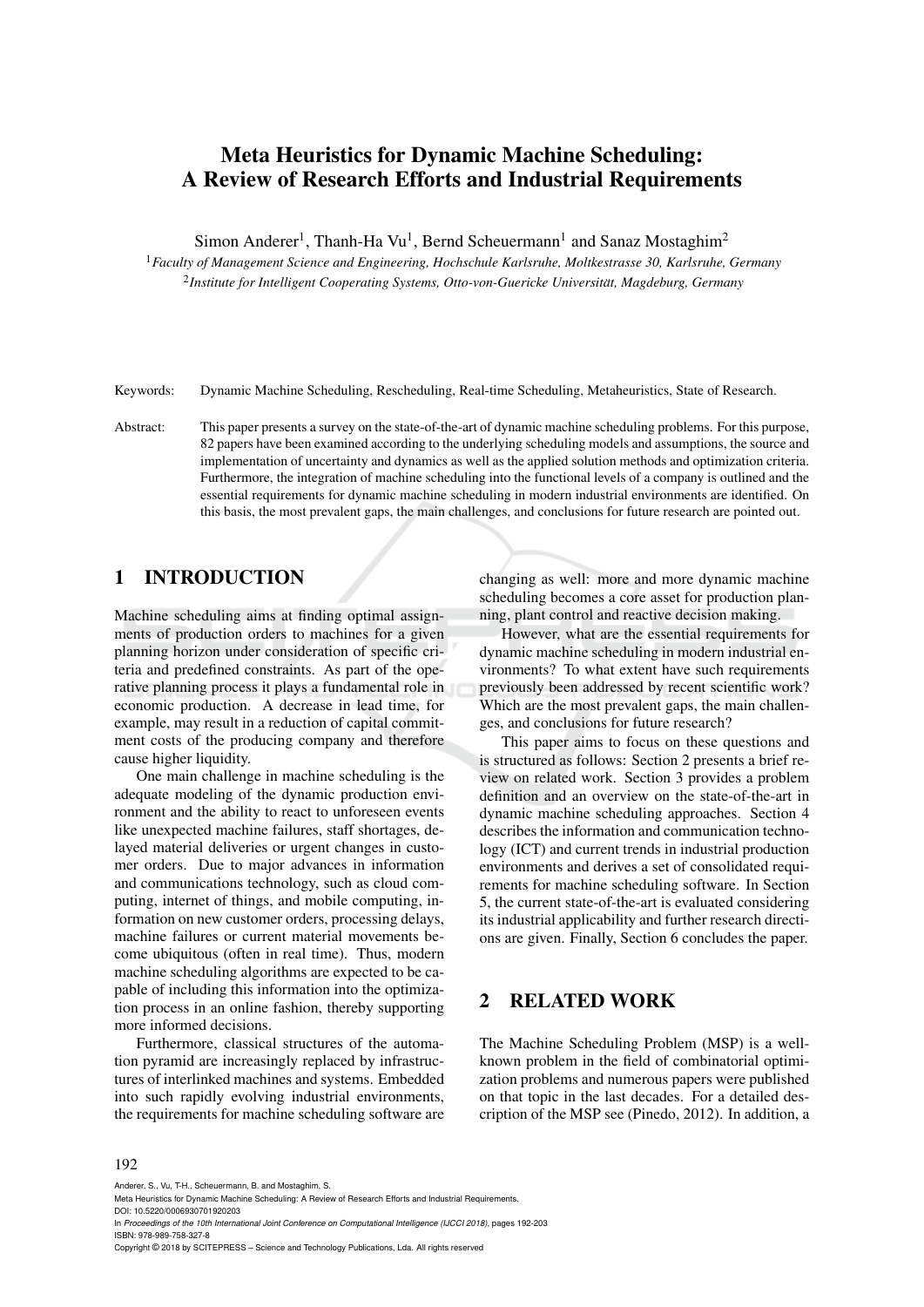range of survey papers have been published focusing on different aspects of the deterministic MSP. (Mokotoff, 2001), for example, gives a review on the Parallel MSP while (Allahverdi et al., 2008) focus on scheduling problems that include setup times or costs and (Ma et al., 2010) provide a survey on MSPs with deterministic machine availability constraints. A survey on non-deterministic problems is given by (Ouelhadj and Petrovic, 2008). While (Ouelhadj and Petrovic, 2008) mainly consider the solution techniques of dynamic MSPs like heuristics, meta-heuristics, multiagent systems, and other artificial intelligence techniques in detail and give a qualitative comparison, this work focuses on their industrial application.

# 3 STATE-OF-THE-ART IN DYNAMIC MSPs

### 3.1 Problem Description

The classical machine scheduling problem consists of assigning *n* jobs of varying processing time to *m* machines in an optimal order due to one or more optimization criteria. Each job can contain a set of operations and a corresponding order of operations that usually originates from technical conditions of the producing company. In literature, there are five types of MSPs (see Table 1), which vary in the number of operations per job, the number and types of available machines and the sequence of operations. For more information on this classification of MSPs see (Graham et al., 1979).

| Single MSP:      | - one machine                       |
|------------------|-------------------------------------|
|                  | - one operation per job             |
| Parallel MSP:    | - several machines                  |
|                  | - one operation per job             |
| <b>Flow Shop</b> | - several machines                  |
|                  | - several operations per job        |
|                  | - equal sequences of operations     |
| <b>Job Shop</b>  | - several machines                  |
|                  | - several operations per job        |
|                  | - different but specified sequences |
|                  | of operations                       |
| Open Shop        | - several machines                  |
|                  | - several operations per job        |
|                  | - no sequences of operations        |

#### Table 1: Types of MSPs.

Another criterion to categorize MSPs consists in whether dynamic aspects are integrated into the underlying model of the production environment:

• *Deterministic MSP:* exact information on all parameters (e.g. number of jobs, processing times, availability of material) is assumed to be available during the complete optimization process,

• *Non-deterministic MSP:* information on some parameters is not exactly known in advance, the actual information is revealed by the occurrence of the corresponding (dynamic) events.

#### 3.2 Overview of Papers Reviewed

The state-of-the-art analysis comprises 82 papers working on non-deterministic MSPs. Hence, the underlying machine scheduling model contains at least one parameter exposed to uncertainty or dynamic changes or the optimization algorithm includes reaction mechanisms on dynamically occurring events. Even though the selection of the examined papers focuses on their topicality, research with earlier publication dates was also considered if it contained relevant contributions that were not addressed by more recent papers. The publication dates of the examined papers vary from 1996 until 2018. However, the vast majority was published in the last ten years as visible in Figure 1. For a complete overview of all examined papers and their features see Figure 10 in the Appendix.



Figure 1: Publication dates of the reviewed research.

According to (Riezebos et al., 2010), the choice of a machine scheduling algorithm is mainly influenced by the chosen machine scheduling model and some basic assumptions, the optimization criteria and the applied solution method. Hence, these factors are examined more closely in the following.

#### 3.3 Uncertainty and Dynamics

In deterministic MSPs, all relevant information on jobs and machines are available at all times and assumed to be accurate. Real production environments, however, contain uncertainties like dynamically incoming orders or unexpected machine failures which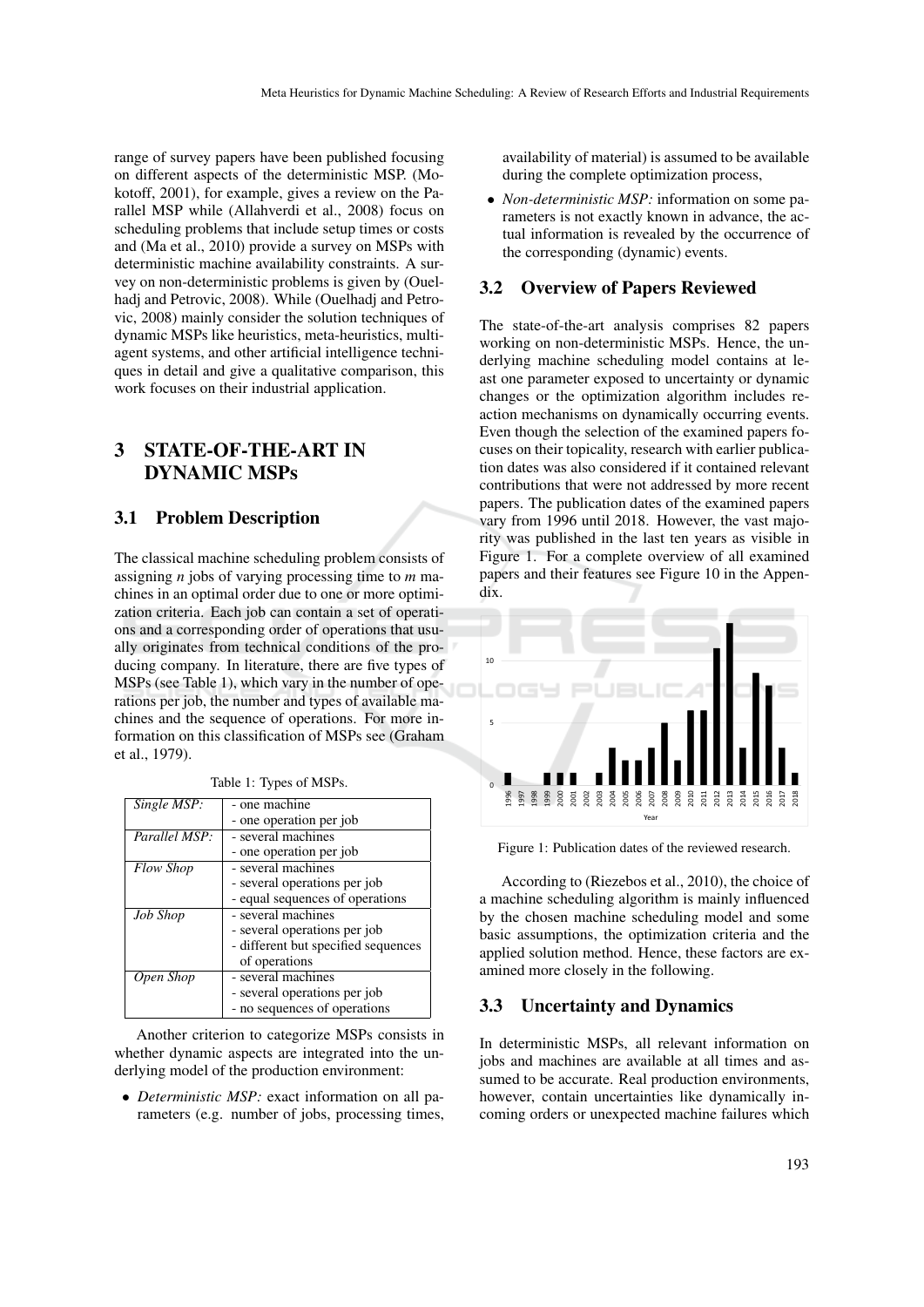have big influence on the production plan. Hence, exact data is not available a priori. (De Snoo and Van Wezel, 2011) distinguish between four types of dynamic events as shown in Table 2.

Table 2: Types of dynamic events.

| Urgent orders: | important orders, sample        |
|----------------|---------------------------------|
|                | requests, complaints            |
| Order changes: | change of amount/article/date,  |
|                | new orders, cancellations       |
| Internal       | production/machine failures,    |
| disturbances:  | delay, rework                   |
| Supplier       | delay in material provision due |
| problems:      | to external disturbances        |

Figure 2 shows their frequency in the examined literature. In about two thirds, only one dynamic event is considered, while one third includes more than one event. Uncertainty is thereby mainly modeled by the use of stochastic or fuzzy data. In case deterministic data is used, the occurrence of events is dynamically revealed to the optimization algorithm triggering responses in real-time or periodical updates of the production plan.



Figure 2: Frequency of dynamic events in literature.

A basic concept to categorize dynamic machine scheduling is to distinguish between offline and online scheduling. *Offline scheduling* means the creation of a schedule at the beginning of the planning horizon. Due to the dynamics of the production environment, there might emerge a need to update the production plan during its execution. This process is called *rescheduling*. In *online scheduling*, no production plan is created in advance but during execution. This enables the optimization process to respond directly to unexpected events. A more detailed classification of dynamic MSPs is given by (Renna, 2010) in Table 3. While online scheduling corresponds directly to *completely reactive* scheduling, offline scheduling is divided into three different categories. It is worth mentioning that some of the authors considering dynamic events do not explicitly specify the handling or the algorithmic reaction to those. Hence, not all of the examined research could be classified according to (Renna, 2010).

As also visible in Table 3, there are different ways

Table 3: Categories of dynamic machine scheduling.

| - no schedule created in advance     |
|--------------------------------------|
| - real-time scheduling               |
| - schedule created in advance        |
| - rescheduling as real-time-response |
| to dynamic events                    |
| - schedule created in advance        |
| - consideration of effect of events  |
| to a certain extent                  |
| - rescheduling only if events influ- |
| ence performance significantly       |
| - schedule created in advance        |
| - prediction of effect of events     |
| - no rescheduling                    |
|                                      |

to implement rescheduling. It can be carried out periodically (e.g. at the beginning of each planning horizon or after fixed time intervals), it can be triggered by certain events, it can be a hybrid of the both or might be linked to the current production performance. Furthermore, there are two different types of rescheduling in the examined literature:

- *Schedule Repair*: only local changes are performed, global production plan is mainly preserved.
- *Complete Rescheduling*: generation of an entirely new production plan.

In general, complete rescheduling may lead to better optimization results but requires high computing time (Zandieh and Gholami, 2009). A further disadvantage of complete rescheduling is the fact that it can cause a destabilization of the production process by the lack of continuity in the production plan. This phenomenon is generally known as *Shop Floor Nervousness*. Moreover, machine scheduling is frequently linked to other business units such that broad changes in the production plan may also require a change of plans in the respective departments.

#### 3.4 Model Assumptions

Machine scheduling models embody a broad range of different assumptions on the features of the MSP. As authors usually do not state all assumptions made, it is difficult to make general statements on their quantity. A list of the most common assumptions and the count of explicit occurrences is given in Figure 3.



Figure 3: Most common assumptions in literature.

As the definition of lot sizes is usually done before machine scheduling, lot merge, split and overlap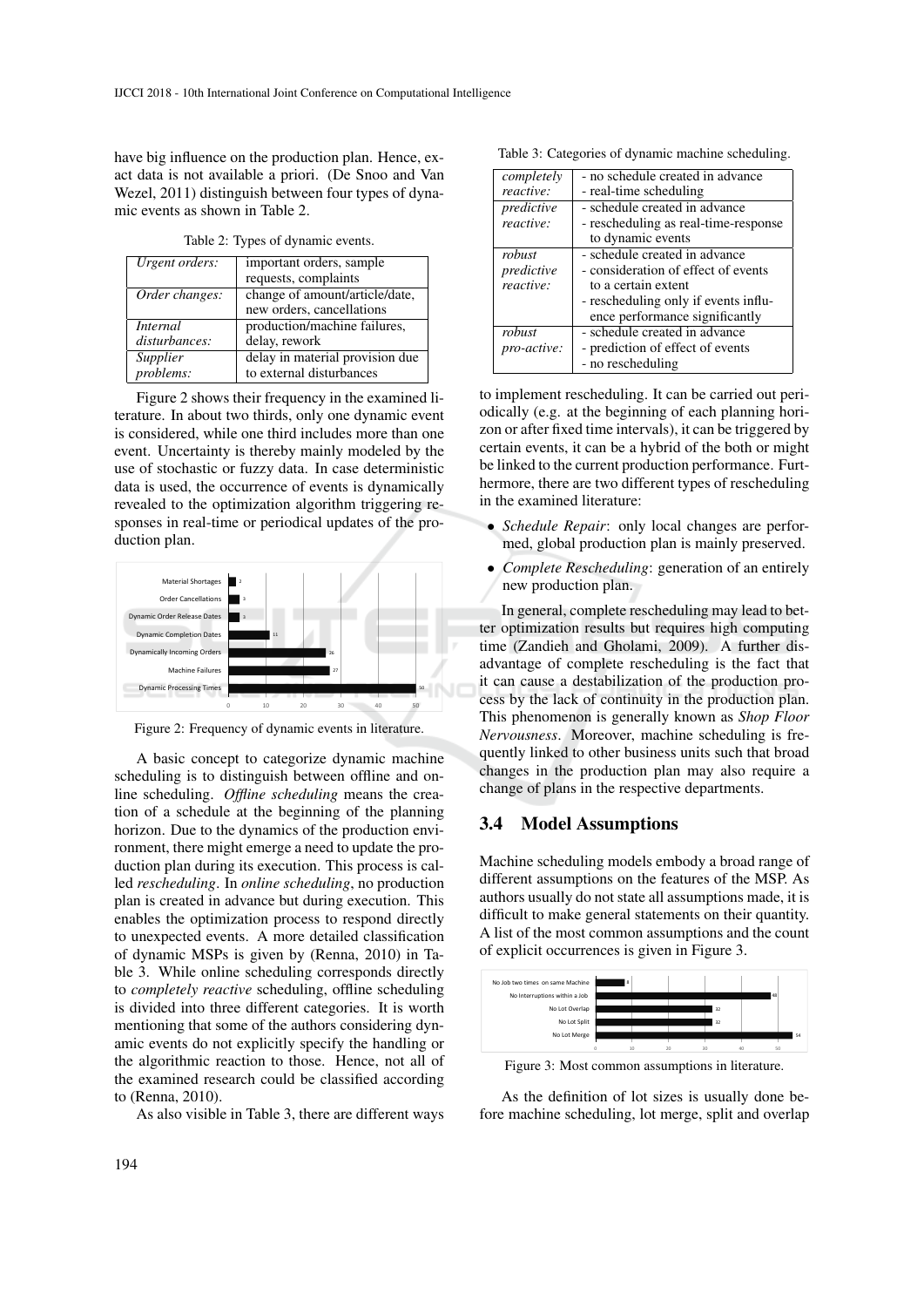are frequently not included in research on MSPs. However, disturbances in the production process of an enterprise may cause postponements, which require a reduction of lean time. For a brief explanation see Figure 4.



Parameters like the capacity of interim storage or transport and setup times are often ignored or assumed to be irrelevant for the solution quality of the MSP. A few authors, however, include transport and setup time by adding it to the process time of the different operations. Assumptions on the interconnectivity of the production process and other business units are not mentioned.

### 3.5 Optimization Criteria

Previous publications also cover a wide range of different optimization criteria. While some authors focus on machine capacity and idle times, others consider the deviation to given due dates or economical variables. The most common optimization criterion in machine scheduling is the makespan, followed by tardiness as shown in Figure 5. It is evident that there is a strong focus on production-based criteria, while criteria that emerge from customer perspective or other that are important for the embedding of machine scheduling into the ICT infrastructure of the producing company (e.g. stability) are often omitted.

About 50% of the examined papers consider one



Figure 5: The most commonly used optimization criteria.

optimization criterion only. If more criteria are taken into account, they are mainly modeled and processed as weighted sum or as Pareto fronts.

### 3.6 Solution Methods

In the examined literature different approaches were used to tackle the dynamic MSP, most of them inspired by nature or biology, like Evolutionary Algorithms (EA), Particle Swarm Optimization (PSO), Artificial Bee Colony (ABC), Ant Colony Optimization (ACO) or Simulated Annealing (SA). Furthermore, Priority Dispatching Rules (PDR), Variable Neighborhood Search (VNS), Estimation of Distribution Algorithms (EDA), Teaching-Learning Based Optimization (TLBO) and Tabu Search (TS) are used to tackle the MSP (see Figure 6). It is noticeable that more than half of all authors use evolutionary algorithms. This might result from the fact that EA are very adaptable to dynamic environments.



Figure 6: Solution methods for the dynamic MSP and their count in the examined literature.

# 4 INDUSTRIAL ENVIRONMENTS AND REQUIREMENTS

#### 4.1 ICT in Industrial Environments

Ideally, the planning process of a company would include all business functions as well as its whole life cycle. However, this approach leads to models with such high complexity, that it is not possible to calculate solutions within reasonable time (Buzacott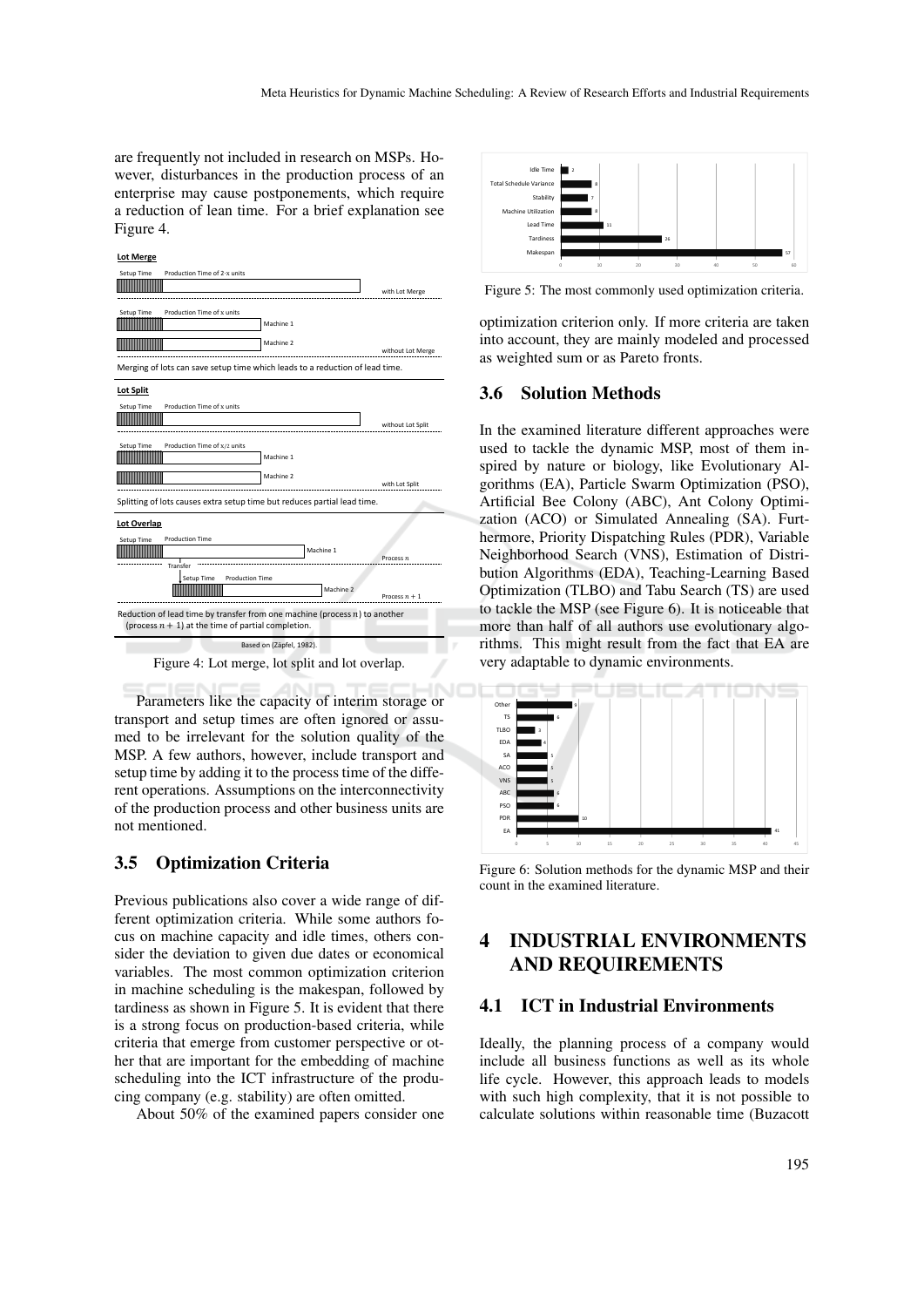et al., 2013). For this reason, a company is divided into functional levels and sectors, each with different scope of planning and different planning cycles. For the functional levels of a company, refer to Figure 7.



Figure 7: Conventional automation Pyramid.

At first, Enterprise Resource Planning systems (ERP systems) are applied for the cross-functional coordination of the individual functional areas of a company. ERP systems enable a central planning for the production and other sectors such as marketing, accounting, finance, materials management, human resources and quality management on the basis of a common information system (Buzacott et al., 2013). For operative production planning and controlling, Manufacturing Execution systems (MES systems) are applied on the operations command level. On that level, machine scheduling is executed. Supervisory Control and Data Acquisition systems (SCADA systems) are located on the process control level to ensure the monitoring and steering of technical processes (Heinrich et al., 2015), while programmable logic controllers (PLC) are placed on the control level to transmit the process information to higher-level systems and to enable the automatic control of the plant and machinery (Seitz, 2015). Sensors and actuators are located on the field level and are connected to PLC. While sensors are responsible for the data collection, the processes are controlled with the help of actuators (Settelmeyer, 2007).

Machine scheduling can be carried out using a MES system, as it serves as a link between the management level and the shopfloor (Heinrich et al., 2015). On the one hand, the MES system receives production orders from the ERP system (Gutenberg, 1971). On the other hand, the MES systems gets feedback data from the shopfloor such as status and time information, production volumes, consumption messages, occupancy time as well as disturbances (Seitz, 2015). According to (Schuh and Stich, 2013), the data availability is elementary for machine scheduling: if the scheduling and rescheduling are based on

insufficient data, this leads to inaccurate results. The current challenge of the ICT is the data transmission which is hampered due to the hierarchical structure of any enterprise and the different linking possibilities of the information and communication systems. For an extract of the linking possibilities see Figure 8. (Schöning and Dorchain, 2014) specify machinery with different ages and origins as a reason for the diversity of the linking possibilities. Additionally, the heterogeneous IT-landscape which usually evolves over time is stated by (Schuh et al., 2007) as a recent challenge for planning and control approaches.



4.2 Current Trends | ATIONS

Apparently, data from the shopfloor can be collected, but the data transmission is hampered due to the hierarchical structure with the different linking possibilities. According to (Nyhuis and Schmidt, 2017) a consistent data exchange can be ensured by avoiding media discontinuities. This can be achieved by establishing a decentralized network through introducing *cyber physical systems* (CPS), which communicate with each other via the internet (Bauernhansl et al., 2014). Due to their direct connection to the data streams of the field level and the networking with other objects, as illustrated in Figure 9, a decentralized network can be established (Schöning and Dorchain, 2014). Thus, the conventional automation pyramid and the associated challenges will be resolved (Höll and Stimming, 2015).

In addition to the consistent data exchange, CPS enable automatic data collection, whereby delayed feedback as well as possible wrong entries can be avoided (Reinhart, 2017). For this purpose, sensors are applied on workpieces, working stations and material containers (Höll and Stimming, 2015). For instance, the following information can be provided ba-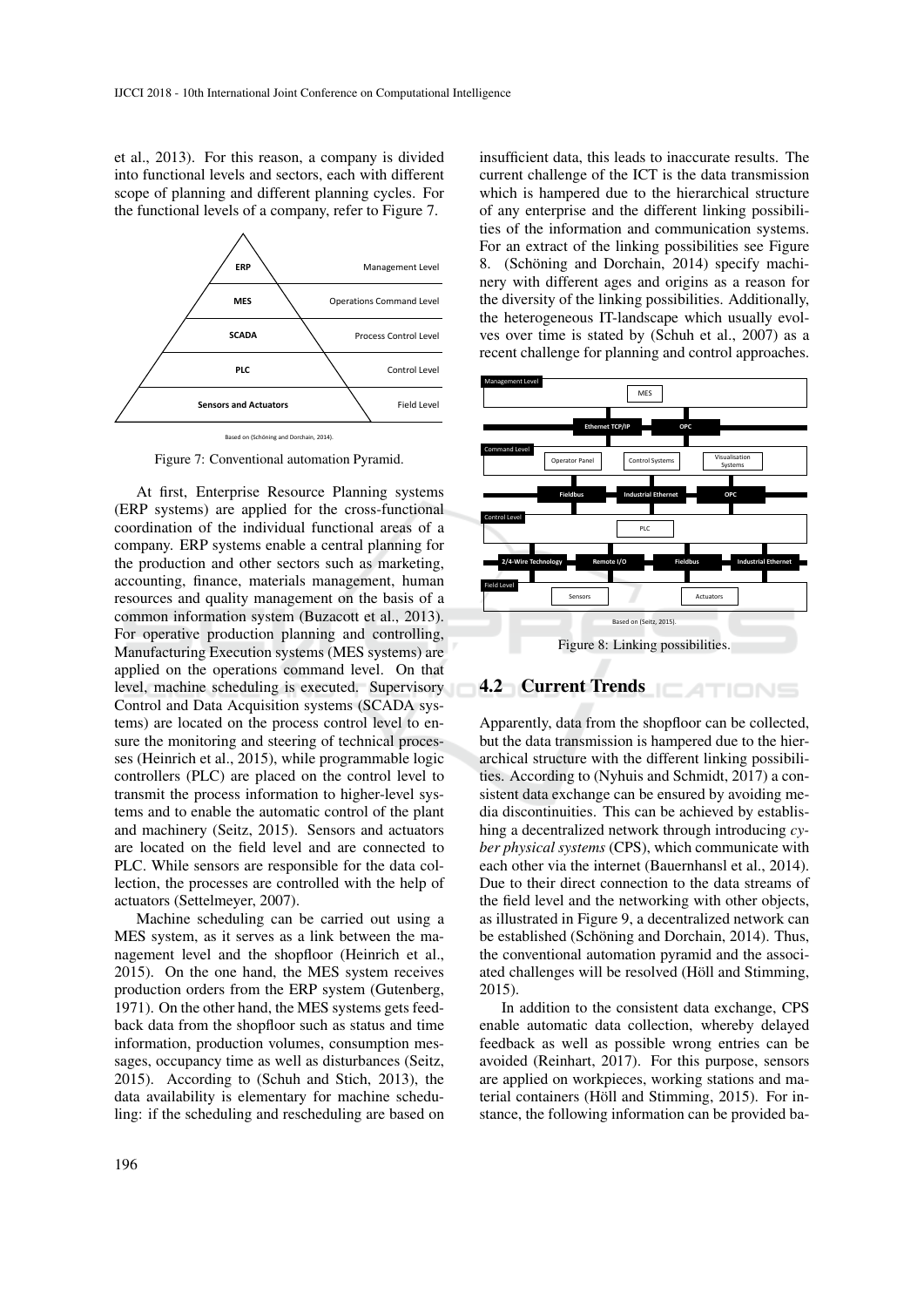

Figure 9: Dissolution of the automation pyramid.

sed on the collected data (Chongwatpol and Sharda, 2013):

- order status,
- waiting and processing products on a machine,
- machine set up,
- machine failures,
- material shortages,
- available and utilized machine capacity.

While sensors collect data, the aggregation, evaluation and the preparation of the data can be conducted using cloud computing (Reinhart, 2017). Therefore, cloud computing can serve as an integration basis (Reinhart, 2017) and enables the access to the required data from anywhere (Hauptvogel, 2015). Hence machine scheduling, production control as well as the maintenance or the materials management have access to a common database (Reinhart, 2017).

# 5 DIRECTIONS FOR FUTURE RESEARCH

In this section the current state-of-the-art in machine scheduling is evaluated and further research directions are given on three different levels. First of all, current scheduling models and optimization approaches are examined to increase their industrial applicability. Secondly, challenges concerning the integration of dynamic machine scheduling into the IT infrastructure of an enterprise are illustrated. Finally, human interaction with machine scheduling is discussed.

#### 5.1 Scheduling Model

It is obvious that the value of machine scheduling algorithms for a company depends largely on the quality of the underlying model of reality. Scheduling models that are based on parameters that do not match the production environment of a given company

or that do not include all of their required dynamic event types, are not applicable in real production scenarios. Hence, it is of great importance to represent production constraints such as existence and capacity of interim storage, setup and transportation times as well as the possibility of lot merge, split and overlap in case of production disturbances, which are hitherto mainly omitted in research, in an adequate way. Furthermore, even if all important types of events are covered in literature, it is necessary to consider them simultaneously as this portrays the conditions of real production environments.

As the success of a company is dependent on several different criteria like efficiency or customerfriendliness, another main challenge consists in identifying and representing them adequately by choosing the right (combination of) optimization criteria. Especially customer-driven criteria e.g. customer-based priority rules need to find stronger integration into machine scheduling. One criteria that finds little consideration in literature but is relevant for almost all enterprises is stability. A change of the production plan can cause a change of plans in other business units of the enterprise as well as a transition of resources, which might lead to not negligible extra costs. In particular, the complete rescheduling method, which is repeatedly applied in literature, can cause stability problems. Therefore, research on the correlation of rescheduling and stability, the inclusion of stability as optimization constraint or objective and a transparent description of its implications on other business units would be desirable. Moreover, existing approaches need to be evaluated on real data or reality-like benchmarks to lay the foundations for further improvements and proper adaption to real production environments.

### 5.2 System Level

As stated in Section 4, the advancement in sensor technology allows for real-time availability of different data representing the current state of the production process at any time. This information can be transferred to machine scheduling algorithms using cyber physical systems and cloud computing. However, ERP- and PPS-systems are currently not ready for the required networking due to their central and deterministic orientation. Moreover, an exchange of those systems will not occur in the near future (Ganschar and Gerlach, 2013). Hence, one main challenge consists in the evaluation of the consequences of dynamic machine scheduling on ERP-relevant data. Additionally, interfaces between machine scheduling and business units like resource planning or order and production planning have to be defined adequately.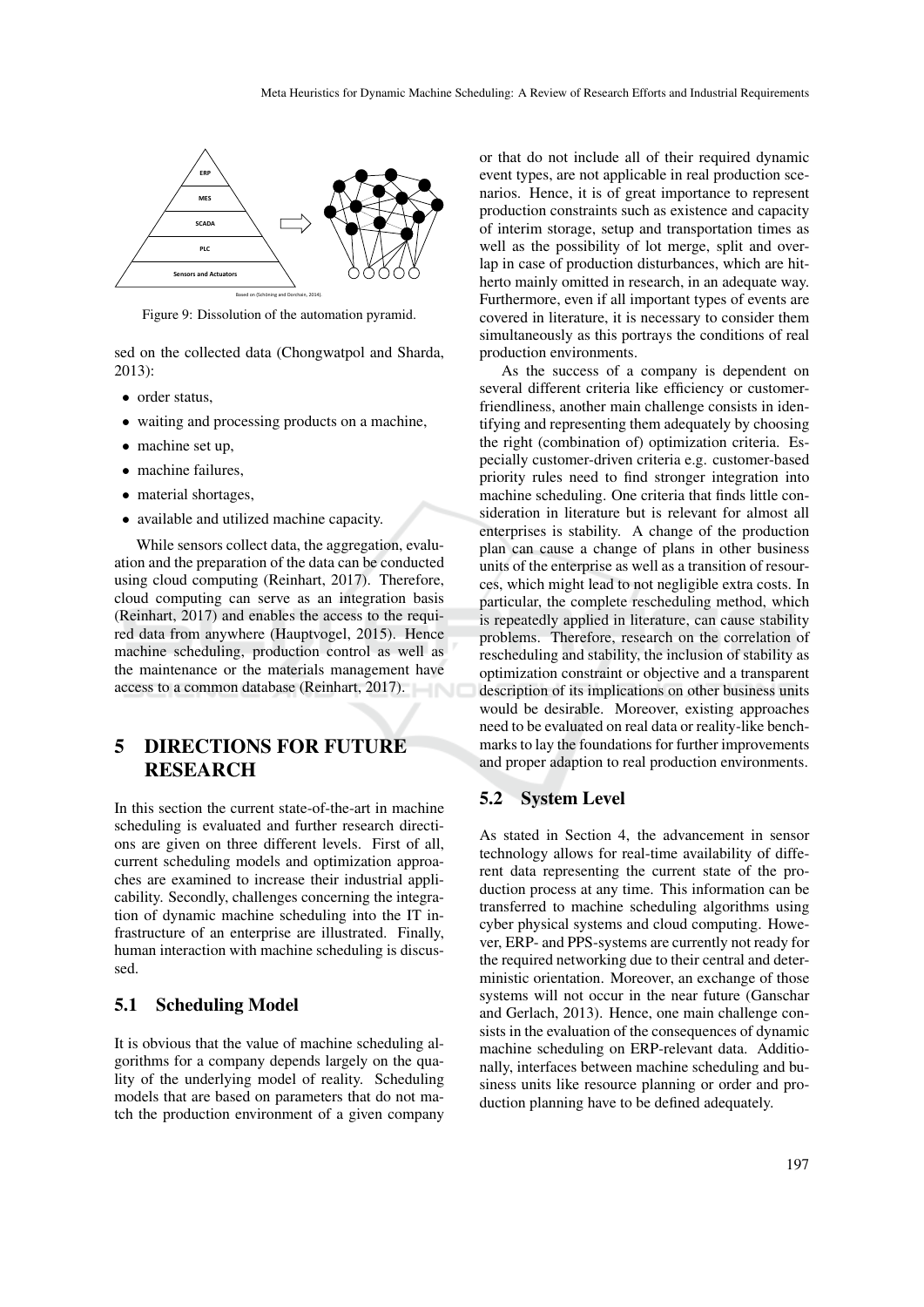#### 5.3 Human Interaction

An application of machine scheduling algorithms without human interaction requires fully automatic recognition and processing of event data. According to a survey of the Fraunhofer Institute in 2013 (Ganschar and Gerlach, 2013), only few of the interviewed companies (16%) believe that the majority of the required event data for dynamic machine scheduling can be automatically identified by current technical systems, while 59% of the interviewed companies consider human abilities as important component (Ganschar and Gerlach, 2013). Furthermore, human knowledge is fundamental in modeling of production processes and adapting the parameters of the optimization model (De Snoo and Van Wezel, 2011). Human competency is also needed in decision making. To this day, human production planners have gathered huge expertise in choosing the best production plan according to the requirements of a company. With the ongoing progress in the area of artificial intelligence, it remains an open question, whether these tasks could be taken over by intelligent machines at some point. But even if that is the case, the acceptance of automatically generated production plans by human decision makers needs to be subject to further research (Hußlein and Breidbach, 2015).

# 6 CONCLUSION

In this paper, the state-of-the-art in dynamic machine scheduling and current directions in industrial production environments were presented. In the examined literature, a great number of optimization criteria and model assumptions could be identified. These have to be further developed and combined to match real production environments. The applied solution methods were found to be mostly nature-inspired. Statements on their quality were not part of this work. A big shortcoming was found in the fact, that only two of the approaches were tested and evaluated on real data. Thus, this needs to be intensified in future research. Furthermore, all important dynamic event types are covered in the examined literature. However, simultaneous consideration of several events types as well as adequate reactions and the respective influence on the stability of the production plan require further investigation. The hierarchical structure of the IT infrastructure in companies is a current obstacle in applying dynamic machine scheduling, as dynamic changes of the production plan can have influence on other business units and therefore also on other levels of the IT system. Prospectively, cyber physical

systems and cloud computing allow for a decentralization of the automation pyramid and enable a steady exchange of data and real-time data availability, which can serve as a basis for the implementation of dynamic scheduling. Hence, one main challenge consists in defining adequate interfaces. Additionally, an empirical study could be conducted to further investigate the suitability of dynamic scheduling approaches for practical application. On the one hand, software manufacturers could be asked on the current state of dynamic machine scheduling in practice. On the other hand, software users could be consulted to identify practical problems and challenges of current machine scheduling.

### REFERENCES

- Adibi, M. A., Zandieh, M., and Amiri, M. (2010). Multiobjective scheduling of dynamic job shop using variable neighborhood search. *Expert Systems with Applications*, 37(1):282–287.
- Ahmadi, E., Zandieh, M., Farrokh, M., and Emami, S. M. (2016). A multi objective optimization approach for flexible job shop scheduling problem under random machine breakdown by evolutionary algorithms. *Computers & Operations Research*, 73:56–66.
- Al-Hinai, N. and ElMekkawy, T. Y. (2011). Robust and stable flexible job shop scheduling with random machine breakdowns using a hybrid genetic algorithm. *International Journal of Production Econo-*TECHNO *mics*, 132(2):279–291.
	- Alcan, P. and Başlıgil, H. (2012). A genetic algorithm application using fuzzy processing times in non-identical parallel machine scheduling problem. *Advances in Engineering Software*, 45(1):272–280.
	- Allahverdi, A., Ng, C. T., Cheng, T., and Kovalyov, M. Y. (2008). A survey of scheduling problems with setup times or costs. *European Journal of Operational Research*, 187(3):985–1032.
	- Azadeh, A., Negahban, A., and Moghaddam, M. (2012). A hybrid computer simulation-artificial neural network algorithm for optimisation of dispatching rule selection in stochastic job shop scheduling problems. *International Journal of Production Research*, 50(2):551–566.
	- Balin, S. (2011). Parallel machine scheduling with fuzzy processing times using a robust genetic algorithm and simulation. *Information Sciences*, 181(17):3551– 3569.
	- Bauernhansl, T., ten Hompel, M., and Vogel-Heuser, B. (2014). *Industrie 4.0 in Produktion, Automatisierung und Logistik: Anwendung, Technologien, Migration*. SpringerLink. Springer Vieweg, Wiesbaden.
	- Behnamian, J. (2014). Particle swarm optimization-based algorithm for fuzzy parallel machine scheduling. *The International Journal of Advanced Manufacturing Technology*, 75(5-8):883–895.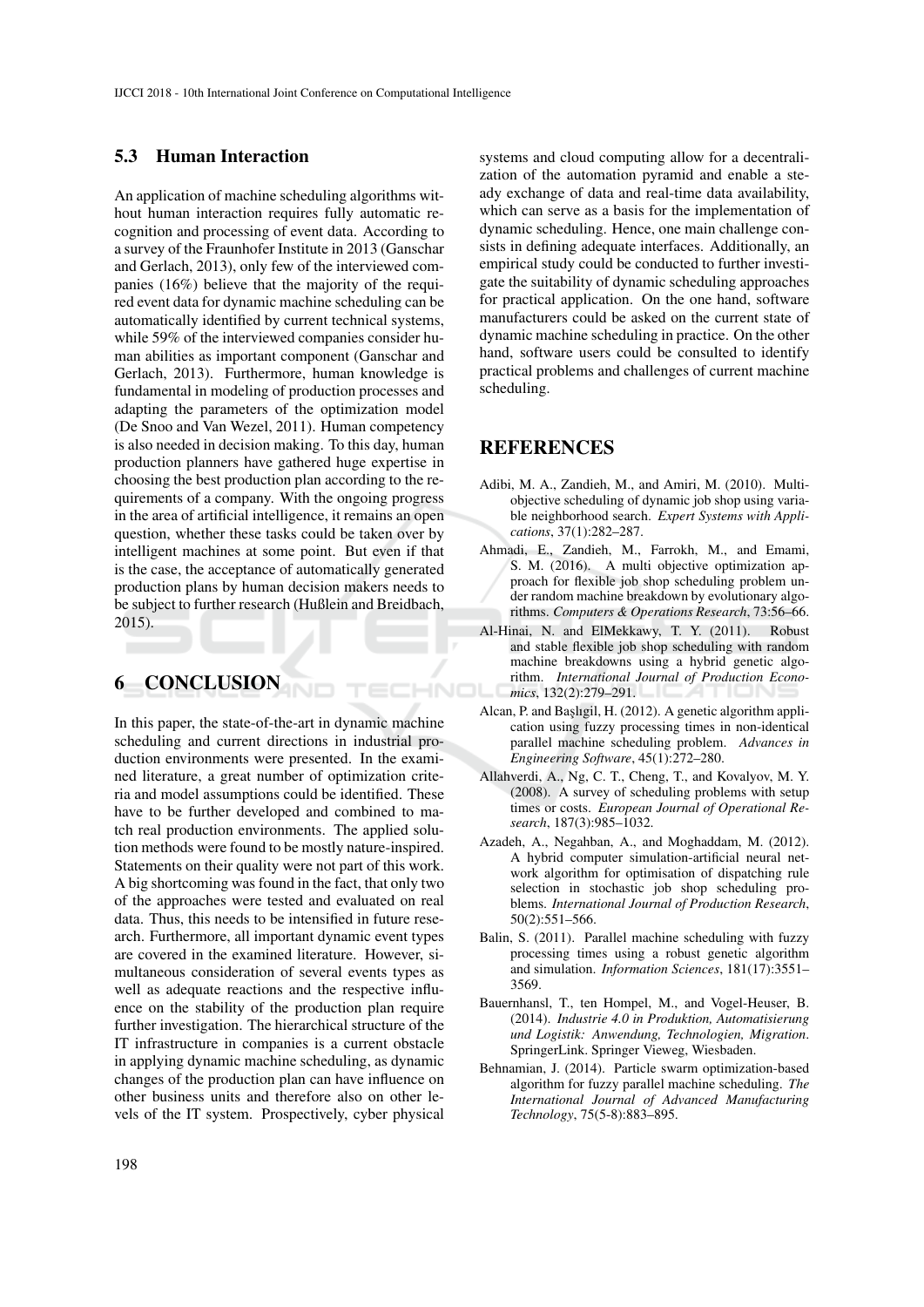- Bilkay, O., Anlagan, O., and Kilic, S. E. (2004). Job shop scheduling using fuzzy logic. *The International Journal of Advanced Manufacturing Technology*, 23(7-8):606–619.
- Buzacott, J. A., Corsten, H., Gössinger, R., and Schneider, H. (2013). *Production planning and control: Basics* and concepts. Lehr- und Handbücher der Betriebswirtschaftslehre. Oldenbourg Verlag, München.
- Chen, K. J. and Ji, P. (2007). A genetic algorithm for dynamic advanced planning and scheduling (daps) with a frozen interval. *Expert Systems with Applications*, 33(4):1004–1010.
- Chen, X., Wen Lin, H., and Murata, T. (2012). Composite dispatching rule design for dynamic scheduling with customer-oriented production priority control. *IEEJ Transactions on Electrical and Electronic Engineering*, 7(1):53–61.
- Choi, S. H. and Wang, K. (2012). Flexible flow shop scheduling with stochastic processing times: A decomposition-based approach. *Computers & Industrial Engineering*, 63(2):362–373.
- Chongwatpol, J. and Sharda, R. (2013). Rfid-enabled track and traceability in job-shop scheduling environment. *European Journal of Operational Research*, 227(3):453–463.
- De Snoo, C. and Van Wezel, W. (2011). The interconnectivity of planning and shop floor: Case description and relocation analysis. In *Behavioral operations in planning and scheduling*, pages 31–43. Springer Berlin Heidelberg, Berlin, Heidelberg.
- Ebrahimi, M., Fatemi Ghomi, S., and Karimi, B. (2014). Hybrid flow shop scheduling with sequence dependent family setup time and uncertain due dates. *Applied Mathematical Modelling*, 38(9-10):2490–2504.
- Fayad, C. and Petrovic, S. (2005). A fuzzy genetic algorithm for real-world job shop scheduling. In *Innovations in applied artificial intelligence*, volume 3533 of *Lecture Notes in Computer Science*, pages 524–533. Springer Berlin Heidelberg, Berlin, Heidelberg.
- Ganschar, O. and Gerlach, S. (2013). *Produktionsarbeit der Zukunft - Industrie 4.0*. Fraunhofer-Verl., Stuttgart.
- Gao, K. Z., Suganthan, P. N., Chua, T. J., Chong, C. S., Cai, T. X., and Pan, Q. K. (2015). A two-stage artificial bee colony algorithm scheduling flexible job-shop scheduling problem with new job insertion. *Expert Systems with Applications*, 42(21):7652–7663.
- Gao, K. Z., Suganthan, P. N., Pan, Q. K., Chua, T. J., Chong, C. S., and Cai, T. X. (2016a). An improved artificial bee colony algorithm for flexible job-shop scheduling problem with fuzzy processing time. *Expert Systems with Applications*, 65:52–67.
- Gao, K. Z., Suganthan, P. N., Pan, Q. K., Tasgetiren, M. F., and Sadollah, A. (2016b). Artificial bee colony algorithm for scheduling and rescheduling fuzzy flexible job shop problem with new job insertion. *Knowledge-Based Systems*, 109:1–16.
- Gholami, M. and Zandieh, M. (2009). Integrating simulation and genetic algorithm to schedule a dynamic flexible job shop. *Journal of Intelligent Manufacturing*, 20(4):481–498.
- Ghrayeb, O. A. (2003). A bi-criteria optimization: Minimizing the integral value and spread of the fuzzy makespan of job shop scheduling problems. *Applied Soft Computing*, 2(3):197–210.
- González-Neira, E. M., García-Cáceres, R. G., Caballero-Villalobos, J. P., Molina-Sánchez, L. P., and Montoya-Torres, J. R. (2016). Stochastic flexible flow shop scheduling problem under quantitative and qualitative decision criteria. *Computers & Industrial Engineering*, 101:128–144.
- Graham, R. L., Lawler, E. L., Lenstra, J. K., and Kan, A. (1979). Optimization and approximation in deterministic sequencing and scheduling: A survey. In *Discrete optimization*, volume 5 of *Annals of Discrete Mathematics*, pages 287–326. North-Holland Pub. Co, Amsterdam and New York and New York.
- Gu, J., Gu, M., Cao, C., and Gu, X. (2010). A novel competitive co-evolutionary quantum genetic algorithm for stochastic job shop scheduling problem. *Computers & Operations Research*, 37(5):927–937.
- Gutenberg, E. (1971). *Grundlagen der Betriebswirtschaftslehre: Die Produktion*. Berlin, Heidelberg, New York: Springer-Verlag.
- Hamzadayi, A. and Yildiz, G. (2016). Event driven strategy based complete rescheduling approaches for dynamic m identical parallel machines scheduling problem with a common server. *Computers & Industrial Engineering*, 91:66–84.
- Hao, X., Lin, L., Gen, M., and Ohno, K. (2013). Effective estimation of distribution algorithm for stochastic job shop scheduling problem. *Procedia Computer Science*, 20:102–107.
- Hauptvogel, A. (2015). *Bewertung und Gestaltung von cyber-physischer Feinplanung: Zugl.: Aachen, Techn. Hochsch., Diss., 2015*, volume 2015,6 of *Ergebnisse aus der Produktionstechnik Produktionssystematik*. Apprimus-Verl., Aachen, 1. edition.
- He, W. and Sun, D.-h. (2013). Scheduling flexible job shop problem subject to machine breakdown with route changing and right-shift strategies. *The International Journal of Advanced Manufacturing Technology*, 66(1-4):501–514.
- Heinrich, B., Linke, P., and Glöckler, M. (2015). *Grundlagen Automatisierung*. Springer Fachmedien Wiesbaden, Wiesbaden.
- Höll, A., R. C. and Stimming, C. (2015). Hochaufl"sende rückmeldedaten. intelligente sensorik. In Ergebnis*bericht des BMBF-Verbundprojektes ProSense*, pages 51–56. Aachen: Apprimus Verlag.
- Horng, S.-C., Lin, S.-S., and Yang, F.-Y. (2012). Evolutionary algorithm for stochastic job shop scheduling with random processing time. *Expert Systems with Applications*, 39(3):3603–3610.
- Hußlein, T. and Breidbach, J. (2015). Anwendung und anwendbarkeit von optimierungsalgorithmen in der praxis. In *Produktionsplanung und -steuerung*, pages 227–239. Springer Gabler, Berlin.
- Javadi, B., Saidi-Mehrabad, M., Haji, A., Mahdavi, I., Jolai, F., and Mahdavi-Amiri, N. (2008). No-wait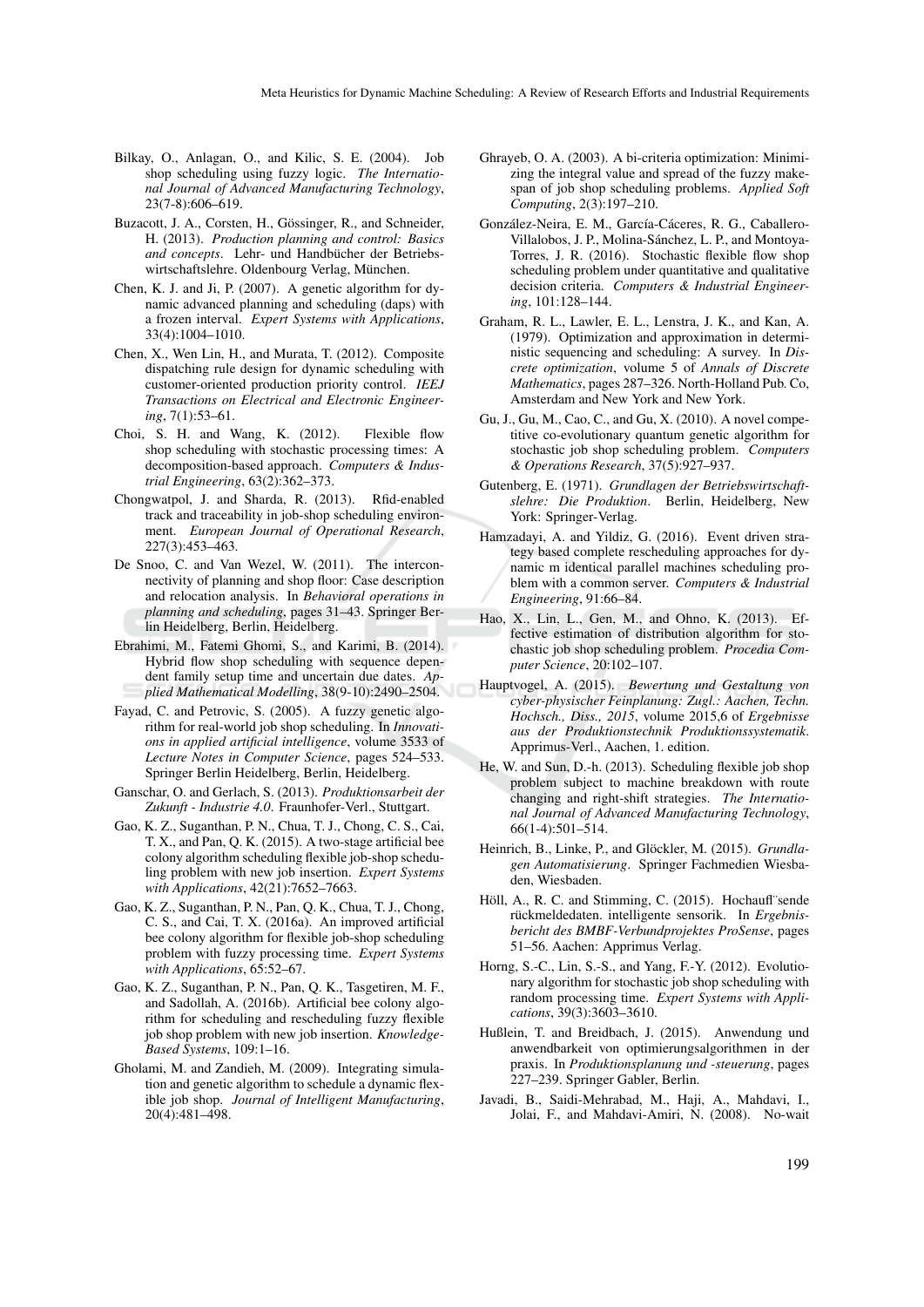flow shop scheduling using fuzzy multi-objective linear programming. *Journal of the Franklin Institute*, 345(5):452–467.

- Kianfar, K., Fatemi Ghomi, S., and Oroojlooy Jadid, A. (2012). Study of stochastic sequence-dependent flexible flow shop via developing a dispatching rule and a hybrid ga. *Engineering Applications of Artificial Intelligence*, 25(3):494–506.
- Krüger, J., Vick, A., Chemnitz, M., Rosenstrauch, M., Hügle, J.and Fechteler, M., and Blankenburg, M. (2017). Daten, informationen und wissen in industrie 4.0. In *Handbuch Industrie 4.0: Geschäftsmodelle*, *Prozesse, Technik*, pages 89–110. Carl Hanser Verlag GmbH & Co. KG.
- Kundakcı, N. and Kulak, O. (2016). Hybrid genetic algorithms for minimizing makespan in dynamic job shop scheduling problem. *Computers & Industrial Engineering*, 96:31–51.
- Kutanoglu, E. and Sabuncuoglu, I. (2010). Routing-based reactive scheduling policies for machine failures in dynamic job shops. *International Journal of Production Research*, 39(14):3141–3158.
- Lai, P.-J. and Wu, H.-C. (2011). Evaluate the fuzzy completion times in the fuzzy flow shop scheduling problems using the virus-evolutionary genetic algorithms. *Applied Soft Computing*, 11(8):4540–4550.
- Lei, D. (2010a). A genetic algorithm for flexible job shop scheduling with fuzzy processing time. *International Journal of Production Research*, 48(10):2995–3013.
- Lei, D. (2010b). Solving fuzzy job shop scheduling problems using random key genetic algorithm. *The International Journal of Advanced Manufacturing Technology*, 49(1-4):253–262.
- Lei, D. (2011). Scheduling fuzzy job shop with preventive maintenance through swarm-based neighborhood search. *The International Journal of Advanced Manufacturing Technology*, 54(9-12):1121–1128.
- Lei, D. (2012). Co-evolutionary genetic algorithm for fuzzy flexible job shop scheduling. *Applied Soft Computing*, 12(8):2237–2245.
- Lei, D.-M. and Xiong, H.-J. (2007). An efficient evolutionary algorithm for multi-objective stochastic job shop scheduling. In *International Conference on Machine Learning and Cybernetics, 2007*, pages 867–872, Piscataway, NJ. IEEE Service Center.
- Li, J.-q., Pan, Q.-k., and Mao, K. (2015). A discrete teaching-learning-based optimisation algorithm for realistic flowshop rescheduling problems. *Engineering Applications of Artificial Intelligence*, 37:279– 292.
- Li, J.-q. and Pan, Y.-x. (2013). A hybrid discrete particle swarm optimization algorithm for solving fuzzy job shop scheduling problem. *The International Journal of Advanced Manufacturing Technology*, 66(1- 4):583–596.
- Li, X., Peng, Z., Du, B., Guo, J., Xu, W., and Zhuang, K. (2017). Hybrid artificial bee colony algorithm with a rescheduling strategy for solving flexible job shop scheduling problems. *Computers & Industrial Engineering*, 113:10–26.
- Liao, T. W. and Su, P. (2017). Parallel machine scheduling in fuzzy environment with hybrid ant colony optimization including a comparison of fuzzy number ranking methods in consideration of spread of fuzziness. *Applied Soft Computing*, 56:65–81.
- Lin, J. (2015). A hybrid biogeography-based optimization for the fuzzy flexible job-shop scheduling problem. *Knowledge-Based Systems*, 78:59–74.
- Liu, B., Fan, Y., and Liu, Y. (2015). A fast estimation of distribution algorithm for dynamic fuzzy flexible jobshop scheduling problem. *Computers & Industrial Engineering*, 87:193–201.
- Liu, B., Wang, L., and Jin, Y.-h. (2005). Hybrid particle swarm optimization for flow shop scheduling with stochastic processing time. In *Computational Intelligence and Security*, volume 3801 of *Lecture Notes in Computer Science*, pages 630–637. Springer Berlin Heidelberg, Berlin, Heidelberg.
- Louis, S. and Xu, Z (1996). Genetic algorithms for open shop scheduling and re-scheduling. In *Proc. of 11th International Conference on Computers and Their Applications.*, pages 99–102. San Francisco: International Society for Computers and Applications.
- Ma, Y., Chu, C., and Zuo, C. (2010). A survey of scheduling with deterministic machine availability constraints. *Computers & Industrial Engineering*, 58(2):199–211.
- Madureira, A., Gomes, N., Santos, J., and Ramos, C. (2007). Cooperation mechanism for team-work based multi-agent system in dynamic scheduling through meta-heuristics. In *IEEE International Symposium on Assembly and Manufacturing, 2007*, pages 233–238, Piscataway, NJ and Piscataway, NJ. IEEE Operations Center.
- Metan, G., Sabuncuoglu, I., and Pierreval, H. (2010). Real time selection of scheduling rules and knowledge extraction via dynamically controlled data mining. *International Journal of Production Research*, 48(23):6909–6938.
- Mokhtari, H. and Dadgar, M. (2015). Scheduling optimization of a stochastic flexible job-shop system with time-varying machine failure rate. *Computers & Operations Research*, 61:31–45.
- Mokotoff, E. (2001). Parallel machine scheduling problems: A survey. 18.
- Nakhaeinejad, M. and Nahavandi, N. (2013). An interactive algorithm for multi-objective flow shop scheduling with fuzzy processing time through resolution method and topsis. *The International Journal of Advanced Manufacturing Technology*, 66(5-8):1047–1064.
- Nie, L., Gao, L., Li, P., and Shao, X. (2013). Reactive scheduling in a job shop where jobs arrive over time. *Computers & Industrial Engineering*, 66(2):389–405.
- Niu, Q., Jiao, B., and Gu, X. (2008). Particle swarm optimization combined with genetic operators for job shop scheduling problem with fuzzy processing time. *Applied Mathematics and Computation*, 205(1):148–158.
- Noori-Darvish, S., Mahdavi, I., and Mahdavi-Amiri, N. (2012). A bi-objective possibilistic programming model for open shop scheduling problems with sequencedependent setup times, fuzzy processing times, and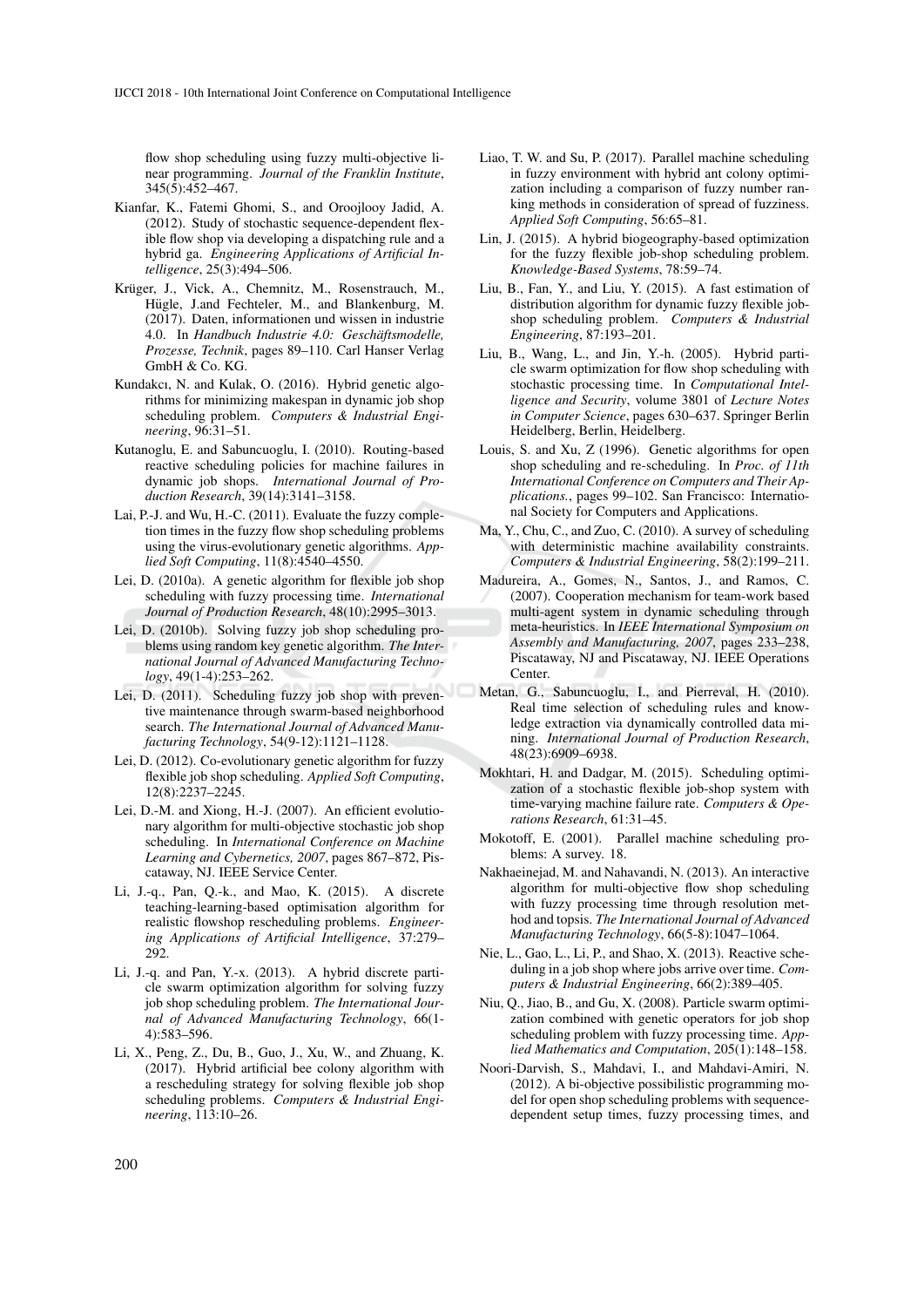fuzzy due dates. *Applied Soft Computing*, 12(4):1399– 1416.

- Nyhuis, P., H. M. Q. M. S. P. and Schmidt, M.  $(2017)$ . Veränderung in der produktionsplanung und -steuerung. In *Handbuch Industrie 4.0: Geschäftsmodelle, Prozesse, Technik, pages 33–50.* Carl Hanser Verlag GmbH & Co. KG.
- Ouelhadj, D. and Petrovic, S. (2008). A survey of dynamic scheduling in manufacturing systems. *Journal of Scheduling*, 12(4):417.
- Palacios, J. J., González, M. A., Vela, C. R., González-Rodríguez, I., and Puente, J. (2015a). Genetic tabu search for the fuzzy flexible job shop problem. *Computers & Operations Research*, 54:74–89.
- Palacios, J. J., González-Rodríguez, I., Vela, C. R., and Puente, J. (2015b). Coevolutionary makespan optimisation through different ranking methods for the fuzzy flexible job shop. *Fuzzy Sets and Systems*, 278:81–97.
- Petrovic, D. and Duenas, A. (2006). A fuzzy logic based production scheduling/rescheduling in the presence of uncertain disruptions. *Fuzzy Sets and Systems*, 157(16):2273–2285.
- Pinedo, M. (2012). *Scheduling: Theory, algorithms, and systems*. Springer Science + Business Media, New York NY u.a., 4. edition.
- Qiu, X. and Lau, H. Y. (2013). An ais-based hybrid algorithm with pdrs for multi-objective dynamic online job shop scheduling problem. *Applied Soft Computing*, 13(3):1340–1351.
- Rahmani, D. and Ramezanian, R. (2016). A stable reactive approach in dynamic flexible flow shop scheduling with unexpected disruptions: A case study. *Computers & Industrial Engineering*, 98:360–372.
- Rajabinasab, A. and Mansour, S. (2011). Dynamic flexible job shop scheduling with alternative process plans: An agent-based approach. *The International Journal of Advanced Manufacturing Technology*, 54(9- 12):1091–1107.
- Rangsaritratsamee, R., Ferrell, W. G., and Kurz, M. B. (2004). Dynamic rescheduling that simultaneously considers efficiency and stability. *Computers & Industrial Engineering*, 46(1):1–15.
- Reinhart, G. (2017). *Handbuch Industrie 4.0:*  $Geschäftsmodelle, Prozesse, Technik.$
- Renna, P. (2010). Job shop scheduling by pheromone approach in a dynamic environment. *International Journal of Computer Integrated Manufacturing*, 23(5):412– 424.
- Riezebos, J., Hoc, J.-M., Nasser, M., Christos, D., Wout Van, W., and Guillaume, P. (2010). Design of scheduling algorithms. In *Behavioral operations in planning and scheduling*, pages 299–322. Springer.
- Sakawa, M. and Kubota, R. (2000). Fuzzy programming for multiobjective job shop scheduling with fuzzy processing time and fuzzy duedate through genetic algorithms. *European Journal of Operational Research*, 120(2):393–407.
- Sakawa, M. and Mori, T. (1999). An efficient genetic algorithm for job-shop scheduling problems with fuzzy

processing time and fuzzy duedate. *Computers & Industrial Engineering*, 36(2):325–341.

- Schöning, H. and Dorchain, M. (2014). Data mining und analyse. In *Industrie 4.0 in Produktion, Automatisierung und Logistik*, SpringerLink, pages 543–554. Springer Vieweg, Wiesbaden.
- Schuh, G., Gottschalk, S., and Höhne, T. (2007). High resolution production management. *CIRP Annals*, 56(1):439–442.
- Schuh, G. and Stich, V. (2013). *Produktion am Standort Deutschland: Ergebnisse der Untersuchung 2013*. FIR an der RWTH, Aachen.
- Seitz, M. (2015). *Speicherprogrammierbare Steuerungen für die Fabrik- und Prozessautomation.* Carl Hanser Verlag, München, 4. edition.
- Settelmeyer, R. (2007). *Prozessautomatisierung: Vom Feldgerat zur Automatisierungsl ¨ osung ¨* . Christiani, Konstanz, 1. edition.
- Song, X., Zhu, Y., Yin, C., and Li, F. (2006). Study on the combination of genetic algorithms and ant colony algorithms for solving fuzzy job shop scheduling problems. In *Computational Engineering in Systems Applications, IMACS Multiconference on*, pages 1904– .<br>1909.
- Sreekara Reddy, M., Ratnam, C., Rajyalakshmi, G., and Manupati, V. K. (2018). An effective hybrid multi objective evolutionary algorithm for solving real time event in flexible job shop scheduling problem. *Measurement*, 114:78–90.
- Torabi, S. A., Sahebjamnia, N., Mansouri, S. A., and Bajestani, M. A. (2013). A particle swarm optimization for a fuzzy multi-objective unrelated parallel machines scheduling problem. *Applied Soft Computing*, 13(12):4750–4762.
- Touat, M., Bouzidi-Hassini, S., Benbouzid-Sitayeb, F., and Benhamou, B. (2017). A hybridization of genetic algorithms and fuzzy logic for the single-machine scheduling with flexible maintenance problem under human resource constraints. *Applied Soft Computing*, 59:556–573.
- Vinod, V. and Sridharan, R. (2008). Dynamic job-shop scheduling with sequence-dependent setup times: Simulation modeling and analysis. *The International Journal of Advanced Manufacturing Technology*, 36(3-4):355–372.
- Wang, K., Choi, S. H., and Lu, H. (2015). A hybrid estimation of distribution algorithm for simulationbased scheduling in a stochastic permutation flowshop. *Computers & Industrial Engineering*, 90:186– 196.
- Wang, K., Choi, S. H., Qin, H., and Huang, Y. (2013a). A cluster-based scheduling model using spt and sa for dynamic hybrid flow shop problems. *The International Journal of Advanced Manufacturing Technology*, 67(9-12):2243–2258.
- Wang, L., Zhou, G., Xu, Y., and Liu, M. (2013b). A hybrid artificial bee colony algorithm for the fuzzy flexible job-shop scheduling problem. *International Journal of Production Research*, 51(12):3593–3608.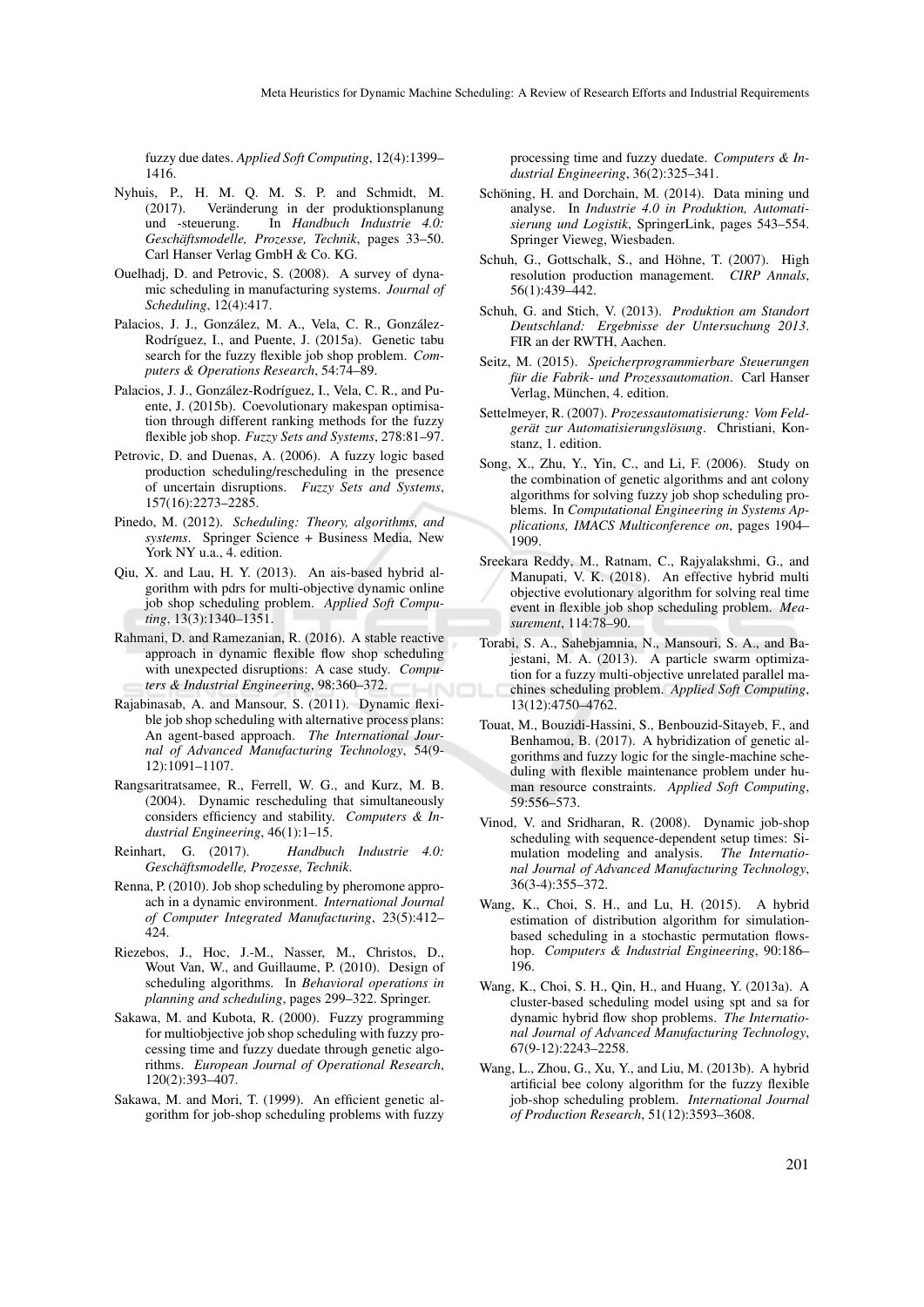- Wang, S., Wang, L., Xu, Y., and Liu, M. (2013c). An effective estimation of distribution algorithm for the flexible job-shop scheduling problem with fuzzy processing time. *International Journal of Production Research*, 51(12):3778–3793.
- Wu, C. and Gu, X. (2004). A genetic algorithm for flow shop scheduling witin fuzzy processing time and due date. In *WCICA 2004*, pages 2938–2942, Piscataway, N.J. Institute of Electrical and Electronics Engineers.
- Xia, H., Li, X., and Gao, L. (2016). A hybrid genetic algorithm with variable neighborhood search for dynamic integrated process planning and scheduling. *Computers & Industrial Engineering*, 102:99–112.
- Xiang, W. and Lee, H. P. (2008). Ant colony intelligence in multi-agent dynamic manufacturing scheduling. *Engineering Applications of Artificial Intelligence*, 21(1):73–85.
- Xiong, J., Xing, L.-n., and Chen, Y.-w. (2013). Robust scheduling for multi-objective flexible job-shop problems with random machine breakdowns. *International Journal of Production Economics*, 141(1):112– 126.
- Xu, Y., Wang, L., Wang, S.-y., and Liu, M. (2015). An effective teaching–learning-based optimization algorithm for the flexible job-shop scheduling problem with fuzzy processing time. *Neurocomputing*, 148:260–268.
- Yeh, W.-C., Lai, P.-J., Lee, W.-C., and Chuang, M.-C. (2014). Parallel-machine scheduling to minimize makespan with fuzzy processing times and learning effects. *Information Sciences*, 269:142–158.
- Zandieh, M. and Adibi, M. A. (2009). Dynamic job shop scheduling using variable neighbourhood search. *International Journal of Production Research*, 48(8):2449–2458.
- Zandieh, M. and Gholami, M. (2009). An immune algorithm for scheduling a hybrid flow shop with sequence-dependent setup times and machines with random breakdowns. *International Journal of Production Research*, 47(24):6999–7027.
- Zapfel, G. (1982). ¨ *Produktionswirtschaft: Operatives Produktions-Management*. De-Gruyter-Lehrbuch. de Gruyter, Berlin u.a.
- Zhang, L., Gao, L., and Li, X. (2013a). A hybrid genetic algorithm and tabu search for a multi-objective dynamic job shop scheduling problem. *International Journal of Production Research*, 51(12):3516–3531.
- Zhang, L., Gao, L., and Li, X. (2013b). A hybrid intelligent algorithm and rescheduling technique for job shop scheduling problems with disruptions. *The International Journal of Advanced Manufacturing Technology*, 65(5-8):1141–1156.
- Zhang, R., Song, S., and Wu, C. (2012). A two-stage hybrid particle swarm optimization algorithm for the stochastic job shop scheduling problem. *Knowledge-Based Systems*, 27:393–406.
- Zhang, R. and Wu, C. (2011). An artificial bee colony algorithm for the job shop scheduling problem with random processing times. *Entropy*, 13(9):1708–1729.
- Zhao, F., Wang, J., Wang, J., and Jonrinaldi, J. (2012). A dynamic rescheduling model with multi-agent system and its solution method. *Strojniški vestnik - Journal of Mechanical Engineering*, 58(2):81–92.
- Zheng, Y.-l., Li, Y.-x., and Lei, D.-m. (2012). Multiobjective swarm-based neighborhood search for fuzzy flexible job shop scheduling. *The International Journal of Advanced Manufacturing Technology*, 60(9- 12):1063–1069.

## APPENDIX

For a complete overview on the examined papers and the respective features see Figure 10. As not all authors state every feature of their work or comment on each of the criteria defined in this survey, it is not remarkable that the table contains some blank lines.